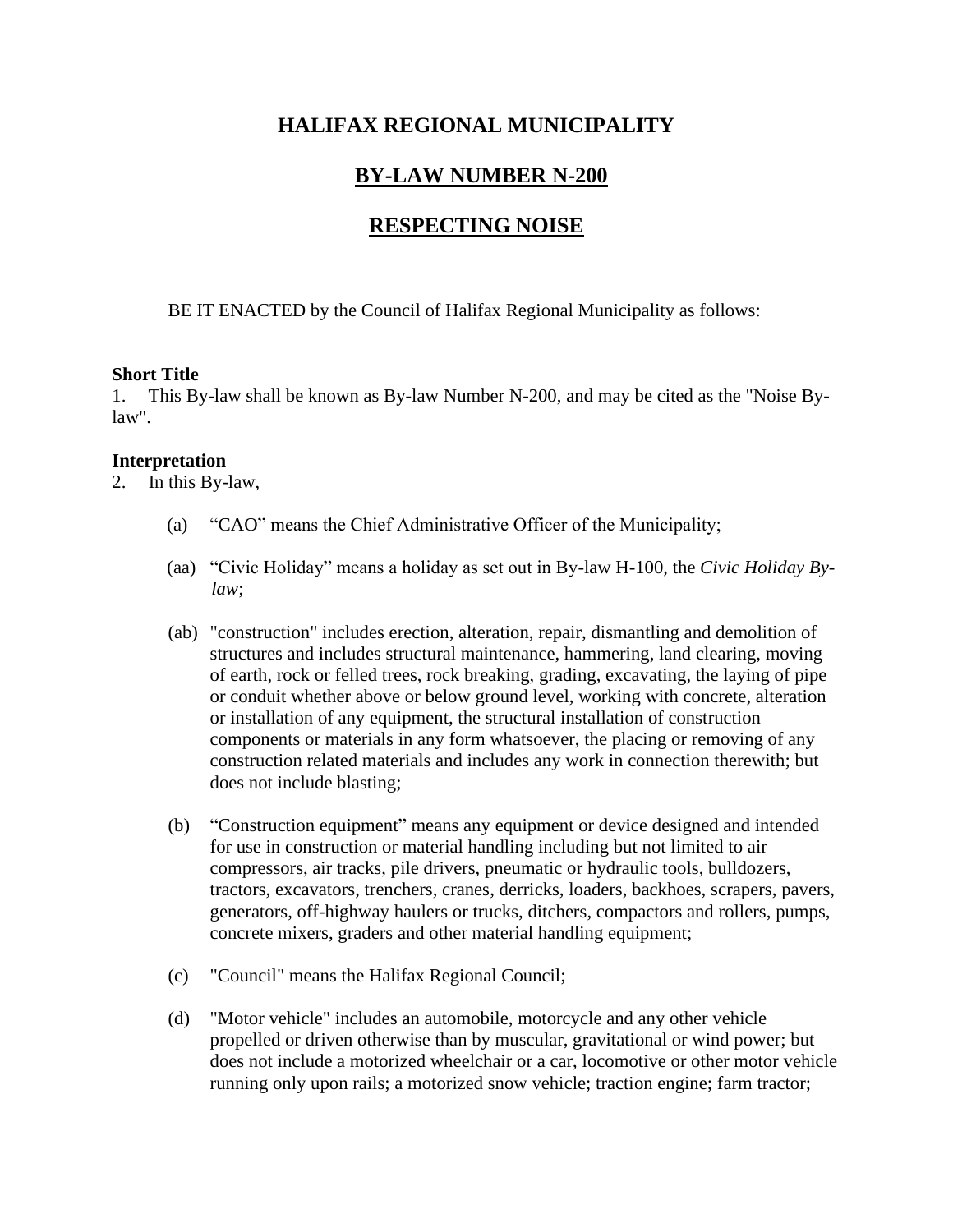self-propelled implement of husbandry; or road-building machine within the meaning of the Motor Vehicle Act;

(da) "owner" includes as it refers to the owner of property

(i) a part owner, joint owner, tenant in common or joint tenant of the whole or any part of land or a building,

(ii) in the case of the absence or incapacity of the person having title to the land or building, a trustee, an executor, a guardian, an agent, a mortgagee in possession or a person having the care or control of the land or building,

(iii) a person who occupies shores, beaches or shoals, and

(iv) in the absence of proof to the contrary, the person assessed for the property;

- (e) "Point of reception" means any point on the premises of a person where sound, originating from other than those premises, is received;
- (f) "Property line" is an imaginary line along the ground surface, and its vertical extension, which separates the real property owned by one person from that owned by another person, but does not include intra-building real property divisions;
- (g) "public address system" means any system comprised of one or more of the following and in any combination: loudspeaker, amplifier, microphone, turntable, reproducer, receiver or tuner, or any other device where such equipment is part of a system used to reproduce or amplify sound;
- (h) "recreational vehicle" means any motor vehicle which is designed to be, or intended to be, used other than on a public highway or on the surface of the water and includes, without limiting the generality of the foregoing, all-terrain vehicles, trail bikes and snowmobiles but does not include a motor home or travel trailer for the purposes of this By-Law;
- (i) "residential area" means an area of the Municipality zoned only for residential uses in accordance with the Land Use By-law;

#### **General Prohibition**

3. (1) No person shall engage in any activity that unreasonably disturbs or tends to disturb the peace and tranquillity of a neighbourhood.

(2) Without limiting the generality of subsection (1), the activities listed in Schedule "A" during the prohibited times and places as set out therein are deemed to be activities that unreasonably disturb the peace and tranquillity of a neighbourhood.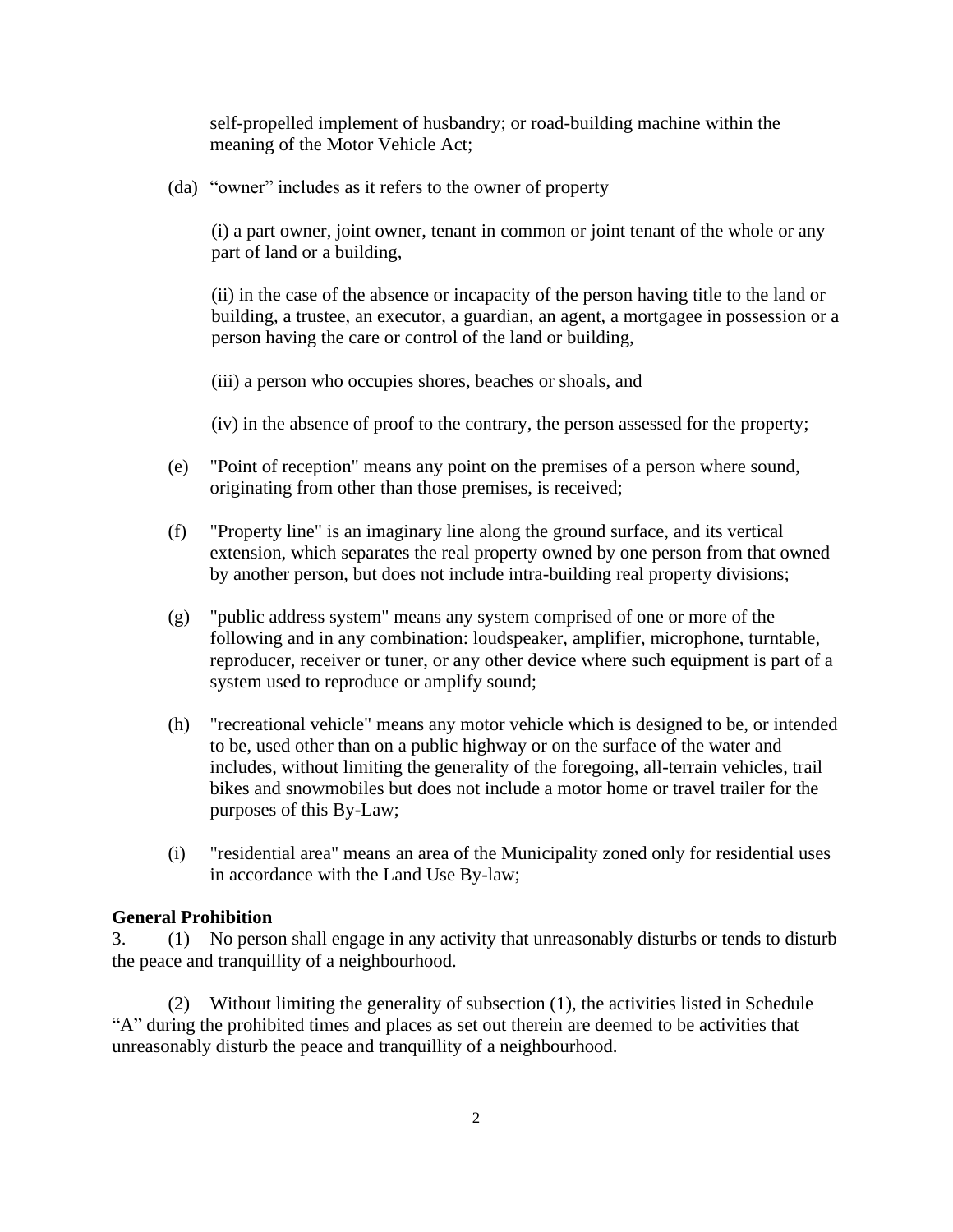(3) For the purpose of a prosecution pursuant to subsections (1) or (2), evidence that one neighbour is unreasonably disturbed by a noise is prima facie evidence that the neighbourhood is unreasonably disturbed by the noise.

### **Prescribed Exemptions**

4. (1) Notwithstanding any other provisions of this By-law, it shall be lawful to emit or cause or permit the emission of sound in connection with emergency measures taken

- (a) for the immediate health, safety or welfare of the inhabitants or any of them;
- (b) for the preservation or restoration of property

unless such sound is clearly of a longer duration or more disturbing than is reasonable necessary for the accomplishment of such emergency purposes.

- (2) Notwithstanding any other provisions of this By-law, this By-law shall not apply to:
	- (a) the days listed in Schedule "B", the emission of sound in connection with any of the traditional, festive, religious or other activities listed therein; or
	- (b) the emission of sound in connection with any of the activities listed in Schedule "C";
	- (c) employees, contractors, or agents of the Municipality, the Government of Canada, the Province of Nova Scotia, the Halifax Regional Water Commission, the Halifax-Dartmouth Bridge Commission, the Nova Scotia Power Corporation, telecommunication companies, and companies that provide natural gas or other gas intended as fuel for the public, when those employees, contractors, or agents are acting in the reasonable execution of their duties, on condition that the employee, contractor or agent give 48 hours written notice prior to commencing the work, to the owner as shown in the assessment roll of the Property Valuation Services Corporation, of properties located within 30 metres of the property on which the work is to be carried out, provided however that such notice is not required in the event of an emergency;
	- (d) a person or a corporation, or an employee of such person or corporation, reasonably performing work at the request of any party enumerated in clause (c);
	- (e) noises in connection with athletic or recreational activities in municipal park areas, arenas or community centres until one o'clock in the a.m.;
	- (f) noises in relation to annual municipal festivals or municipal activities in municipal parks, municipal arenas or municipal community centres until one o'clock in the a.m.;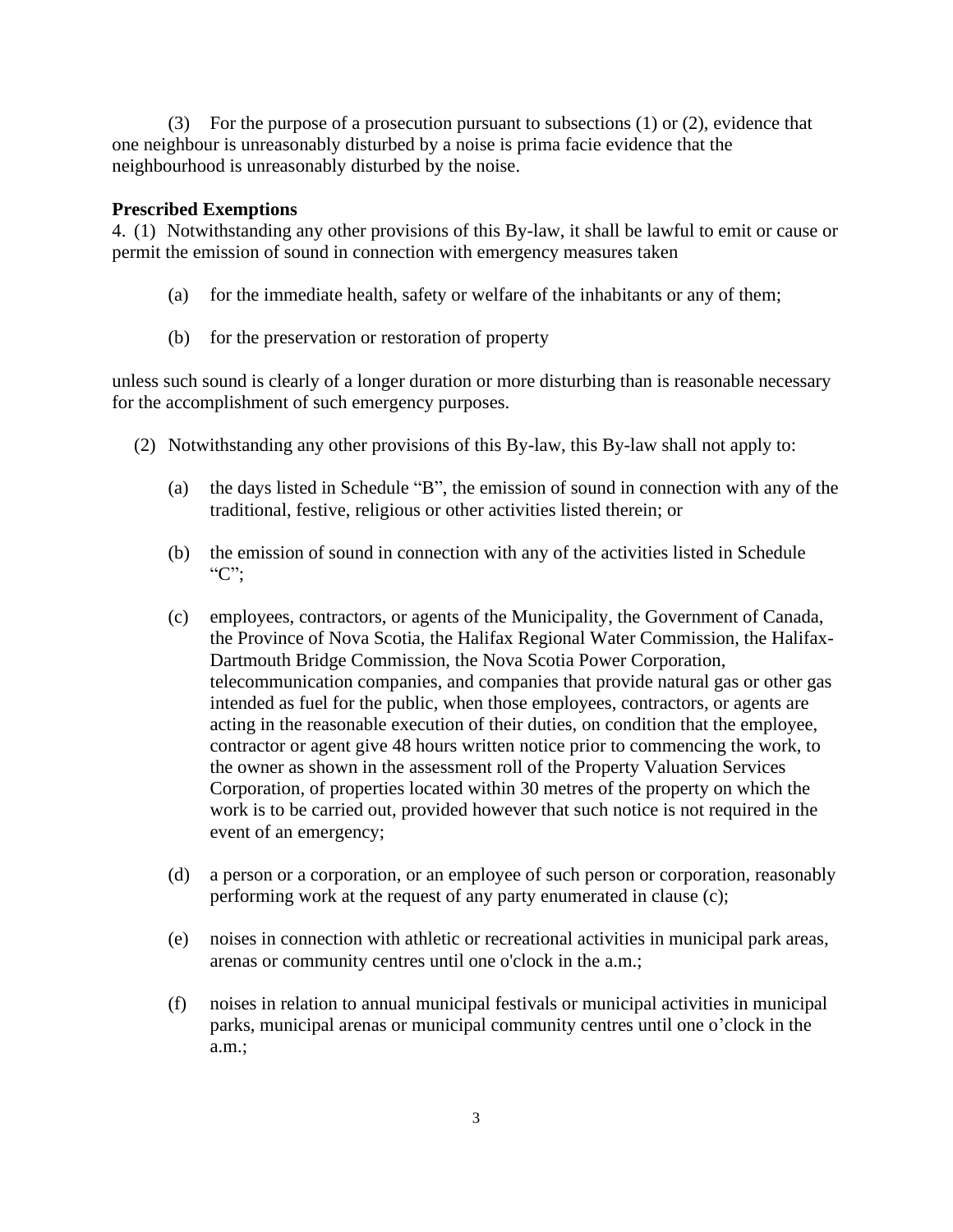- (g) noises in relation to municipal parades, street dances or other community activities until one o'clock in the a.m.;
- (h) noises caused by motor vehicles being used for emergency purposes;
- (I) noises emitted by municipal owned machinery or equipment when used in the normal course of providing municipal services;
- (j) noises caused by motor vehicles or workmen engaged in the delivery of any type of fuel;
- (k) noises emitted by audible pedestrian signals; and
- (l) noises caused by air ambulances.

#### **Local Exemptions**

5. (1) The operation of any refrigeration unit which is attached to a refrigeration truck is exempt from the prohibitions in this By-Law if the refrigeration truck is parked directly in front of the Bedford Place Mall on the Bedford Highway side of the building, excluding parking at the sides and rear of the structure.

(2) The operation of any refrigeration unit which is attached to a refrigeration truck is also exempt from the prohibitions in this By-Law if the refrigeration truck is parked in the parking lot area which is bounded on the west by an imaginary line running along the portion of the Sobey's Warehouse Mall which forms the back walls of the Sobey's store and Wacky Wheatley's Carpet T.V. and Stereo outlet as of March, 1988, and bounded on the east by the western boundary of the Canadian National Railway right-of-way.

(3) The emission of sound in relation to parades, street dances, al fresco dining, a public address system, live music, festive or religious activities, cultural or artistic activities, general conversation, or other community activities are exempt from the provisions of this By-law beginning at 9 o'clock in the morning (9:00 a.m.) until twelve o'clock in the morning (12:00 a.m.) in the areas labeled as "Entertainment District" as shown on Schedule "D": Entertainment District.

#### **Schedules**

5A. Any Schedule attached hereto shall form part of this By-law.

#### **Grant Of Exemptions By Council**

6. (1) Notwithstanding anything contained in this By-Law, any person may make application to Council to be granted an exemption from any of the provisions of this By-Law with respect to any emission of noise for which that person might be prosecuted; and Council, by resolution, may refuse to grant any exemption or may grant the exemption applied for or any exemption of lesser effect; and any exemption granted shall specify the time period, not in excess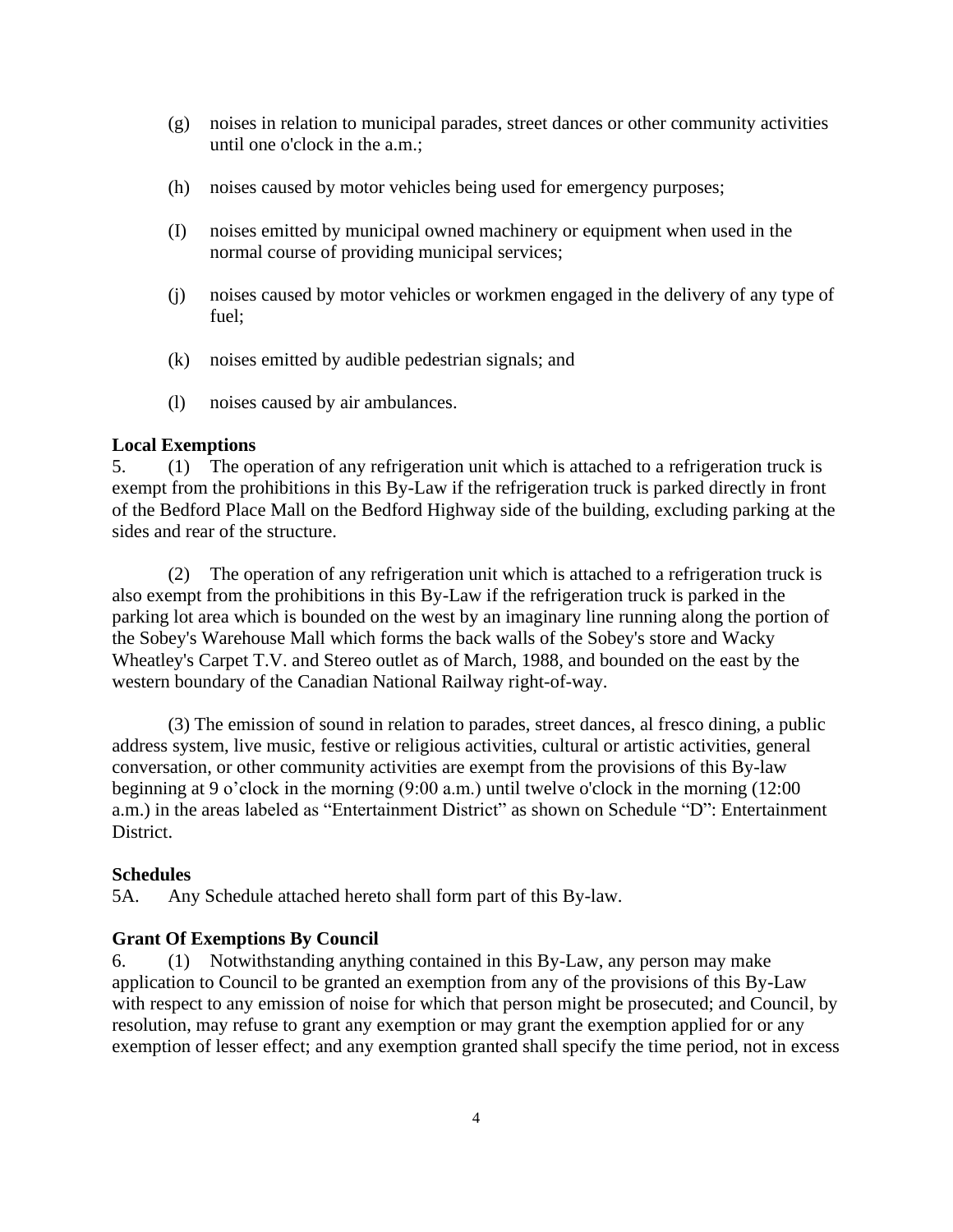of six months, during which the exemption shall be effective and the exemption shall be in written form and shall include such terms and conditions as Council deems appropriate.

(2) In deciding whether or not to grant an exemption, Council shall give consideration to the social or commercial benefit of the proposed activity to the municipality, the views of any residents of the municipality which may be expressed to Council, the proposed hours of operation of the proposed noise-emitting activity and the proposed duration of the subject activity.

(3) In deciding whether or not to grant an exemption, Council shall give the applicant, and any person opposed to the application, an opportunity to be heard during a Council Session and may consider such other matters as it deems appropriate.

(4) Notice of the time, date and purpose of the Council Session at which the hearing is proposed to take place shall be mailed to the assessed owner or owners as shown in the records of the Regional Assessment Office, of property located within 100 feet of the property which will be the subject of the hearing;

(5) Any alleged breach by the applicant of any of the terms or conditions of any exemption granted by Council, shall be investigated by municipal staff, reported to Council in writing and Council shall determine whether or not a breach has taken place. If a breach has taken place, Council may pass a resolution revoking the exemption, without the necessity of giving notice of rescinding motion, and such exemption shall be null and void as of the passing of such resolution.

#### **Grant of Exemptions by Staff**

6A (1) Subject to section 6,

(i) where a person makes an application for an exemption from the provisions of this By-law for a reoccurring event, and

(ii) a previous application for an exemption from the provisions of this By-law for the event was approved by Council,

the exemption may be granted by the CAO.

(2) An exemption may be granted by the CAO where:

(a) the date, time, location and duration are consistent with the previous application;

(b) the applicant states the social, economic and community benefit in their application; and

(c) all other information contained in the application is substantively the same as the application approved by Council.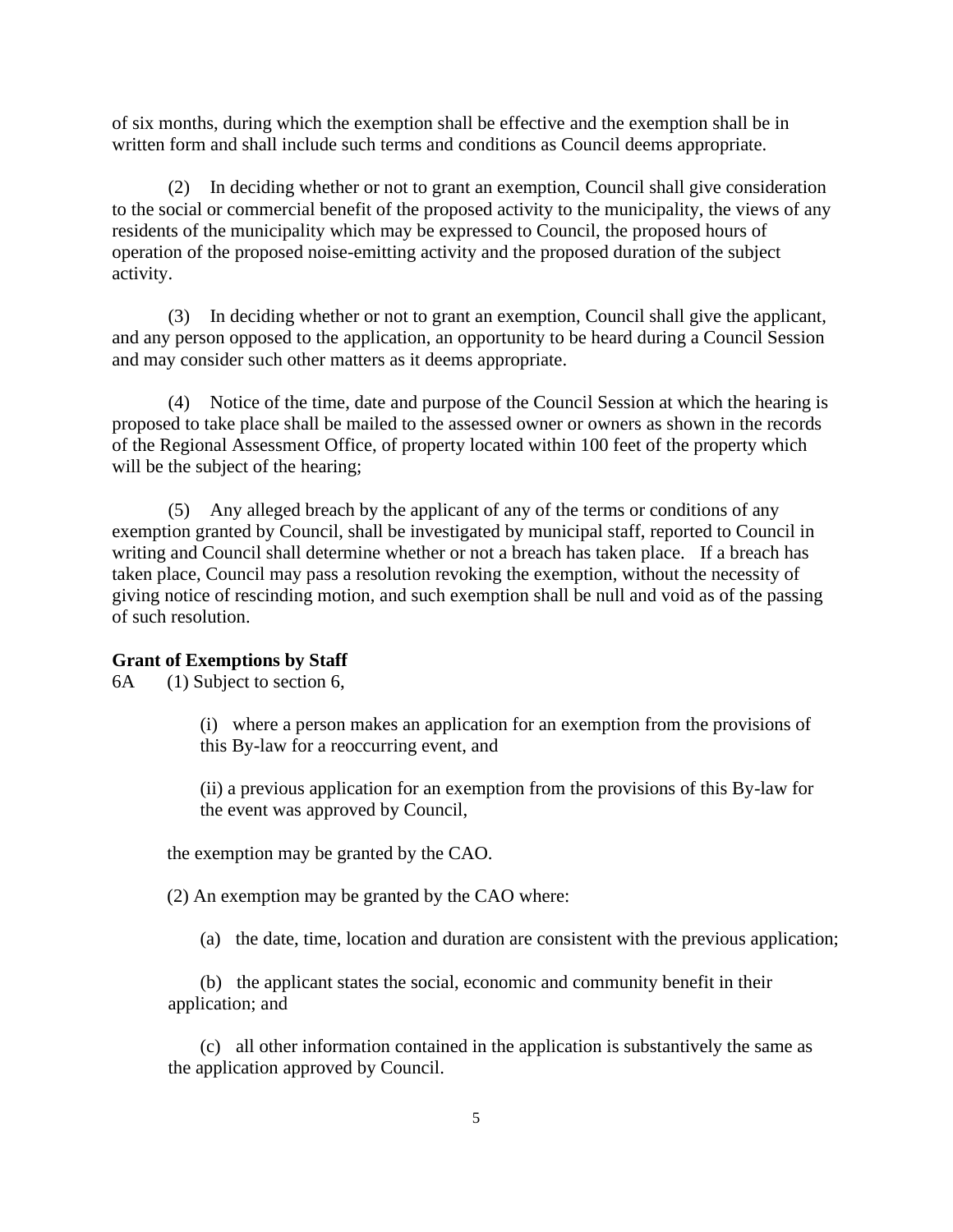(3) The CAO may delegate the authority under subsections (1) and (2) to the staff that oversees the noise exemption application process.

### **Severability:**

7. If a court of competent jurisdiction should declare any section or part of a section of this By-Law to be invalid, such section or part of a section shall not be construed as having persuaded or influenced Council to pass the remainder of the By-Law and it is hereby declared that the remainder of the By-Law shall be valid and shall remain in force.

### **Offence and Penalty**

8. Any person who violates any of the provisions of this By-law shall be guilty of an offence and shall, on summary conviction, be liable

- 1. for the first offence to a penalty of not less than Three Hundred Dollars (\$300.00) and of not more than ten thousand dollars (\$10,000.00) or imprisonment for a period of not more than one year or both, including the imposition of the minimum fine;
- 2. for the second offence to a penalty of not less than Seven Hundred Dollars (\$700.00) and of not more than ten thousand dollars (\$10,000.00) or imprisonment for a period of not more than one year or both, including the imposition of a minimum fine;
- 3. for the third offence or any subsequent offence to a penalty of not less than One Thousand Dollars (\$1,000.00) and of not more than ten thousand dollars (\$10,000.00) or imprisonment for a period of not more than one year or both, including the imposition of a minimum fine.

### **Repeal of By-laws, Regulations and Ordinances**

9. Sections 3 and 10 of the County of Halifax By-law Number 8, Respecting Mischiefs and Nuisances, Town of Bedford By-law 22106, Respecting the Prohibition and Regulation of Certain Noises in the Town of Bedford, By-law Number N-200 of the City of Dartmouth, the Control of Noise By-law and Ordinance Number 113 of the City of Halifax, the Noise Ordinance and any amendments thereto are hereby repealed.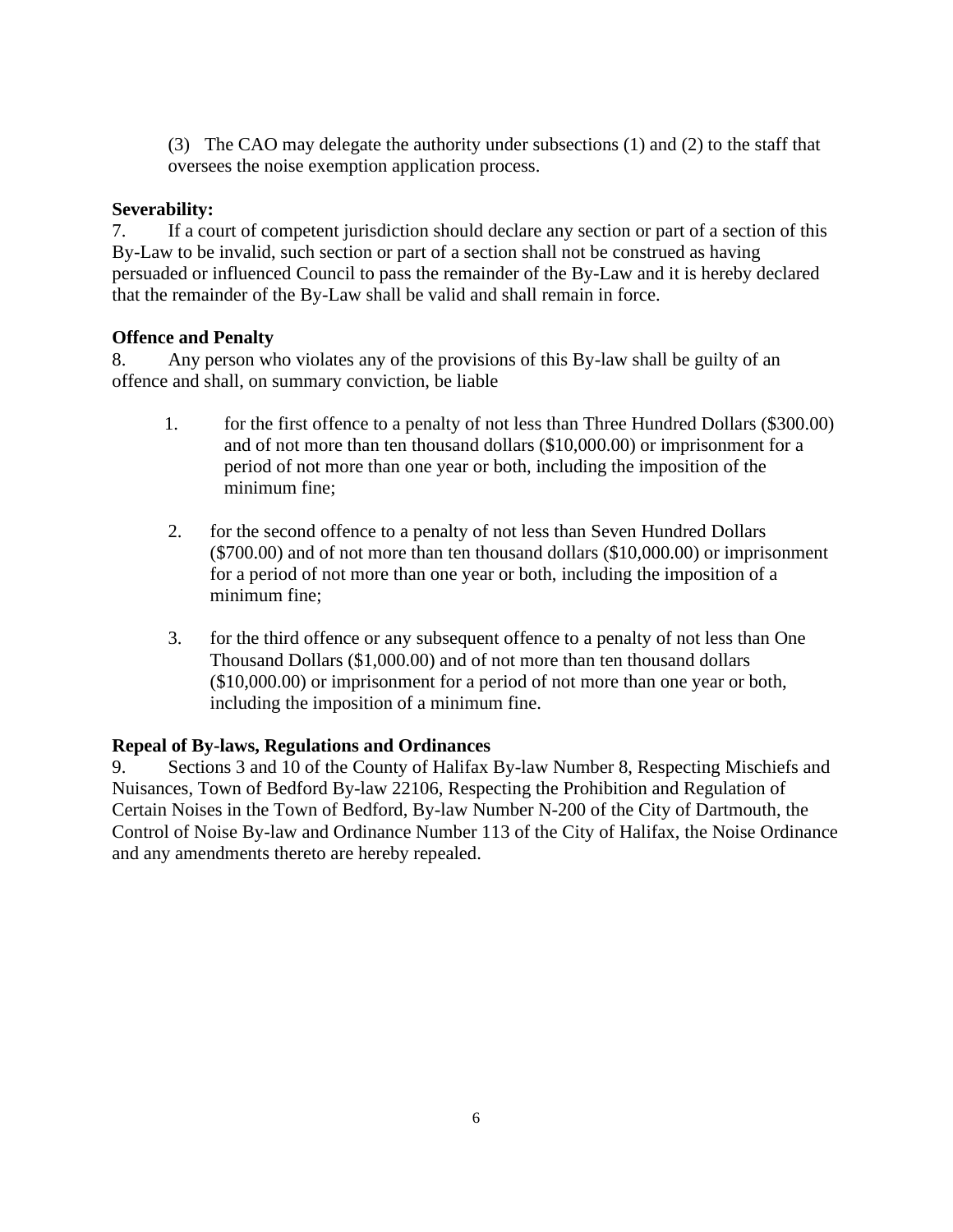Done and passed in Council this  $14<sup>th</sup>$  day of <u>September</u>, A.D., 1999.

Mayor

 $\overline{a}$ 

 $\overline{a}$ 

l

Municipal Clerk

I, Vi Carmichael, Clerk of the Halifax Regional Municipality, hereby certify that the above-noted by-law was passed at a meeting of the Halifax Regional Council held on September 14, 1999.

Vi Carmichael, Municipal Clerk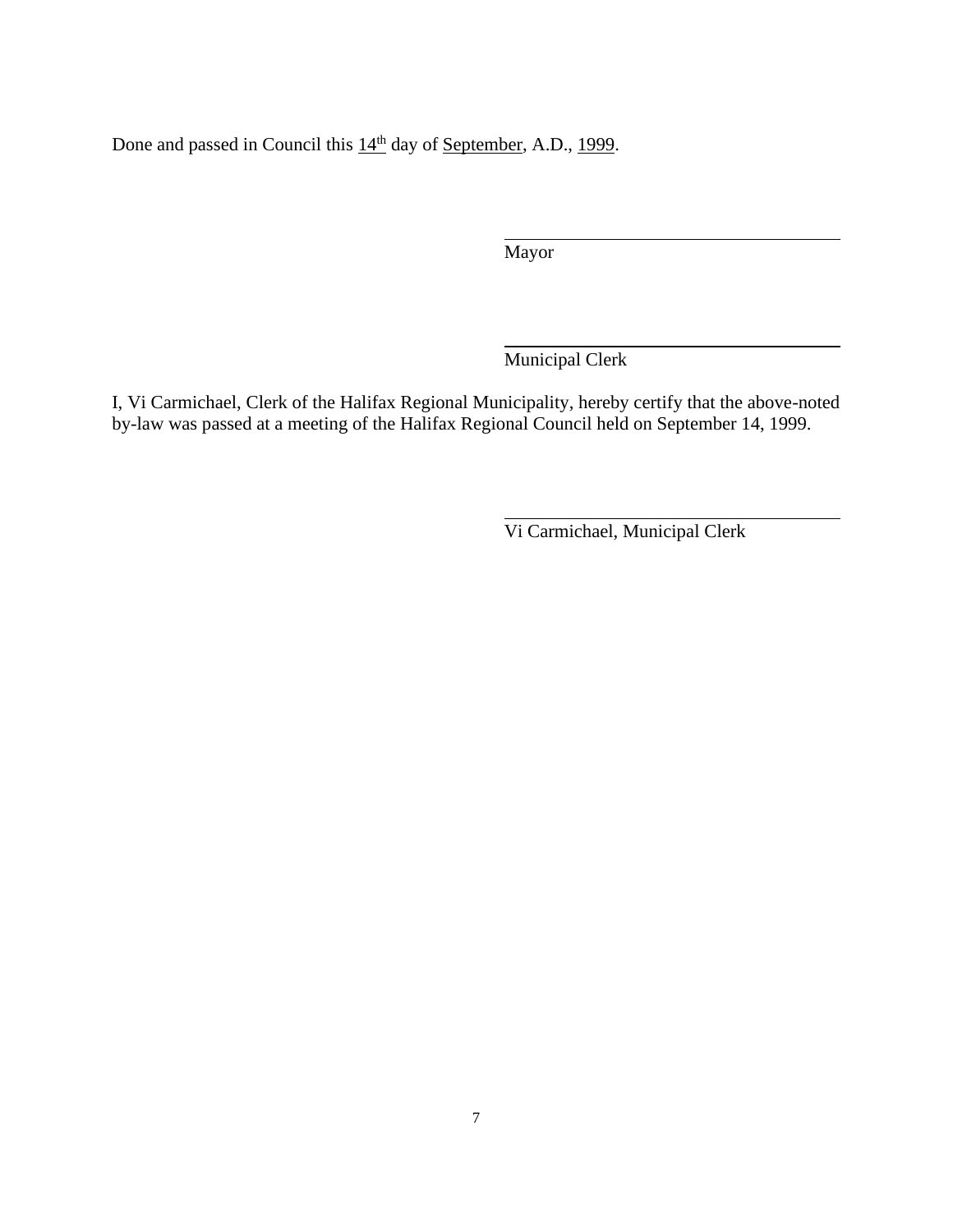### **Schedule "A"**

**Part 1**

**Activities that unreasonably disturb the peace and tranquillity of a neighbourhood throughout the whole Municipality, and at all times, where the sound resulting therefrom is audible at a point of reception.**

- 1. The operation of any combustion engine or pneumatic device without an effective exhaust or intake muffling device in good working order and in constant operation;
- 2. The operation of a vehicle or a vehicle with a trailer resulting in banging, clanking, squealing or other like sounds due to an improperly secured load or equipment or inadequate maintenance;
- 3. The operation of a motor vehicle horn or other warning device except where required or authorized by law or in accordance with good safety practices.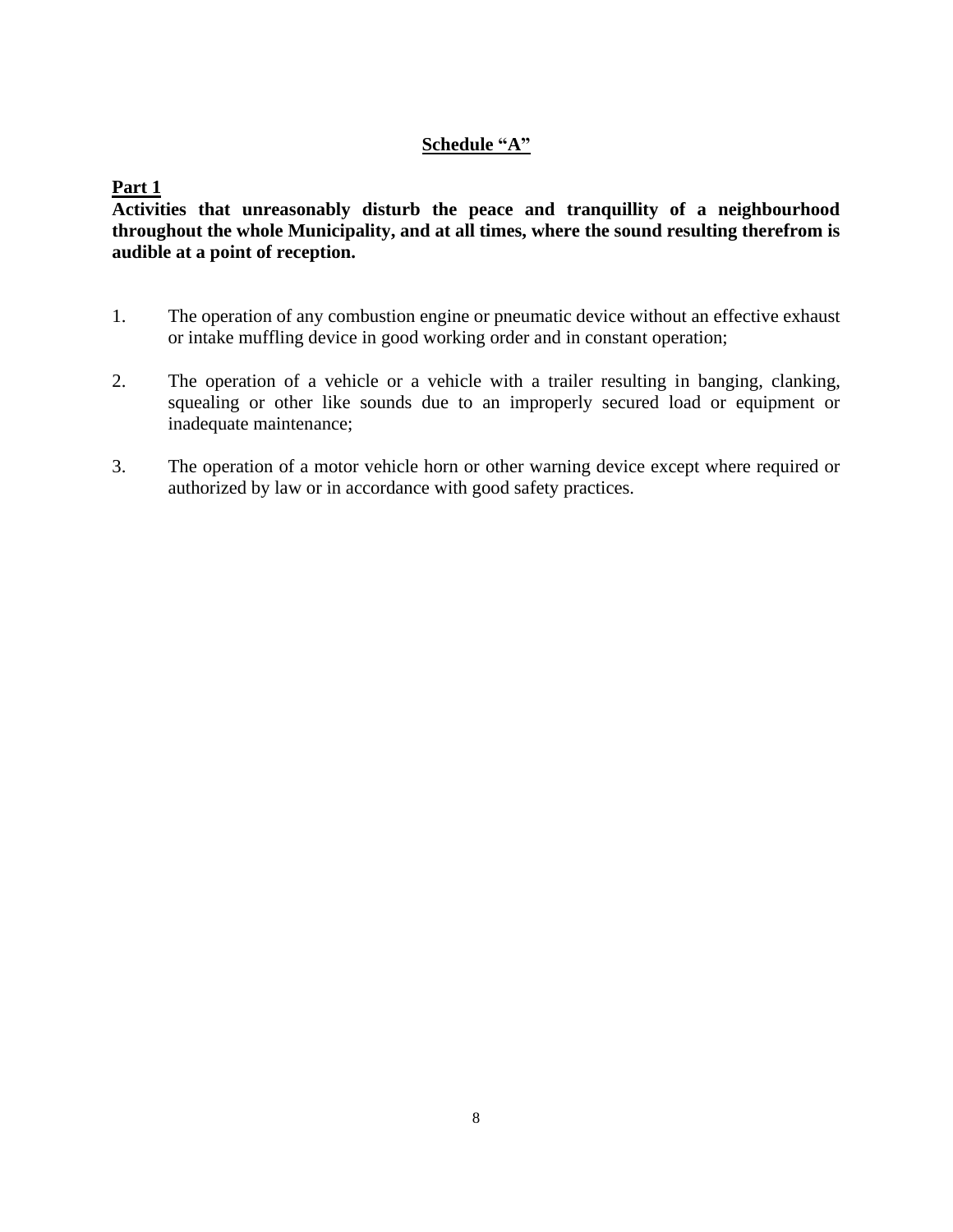# **Part 2**

**Activities that unreasonably disturb the peace and tranquillity of a residential area, at the specified times, where the sound resulting therefrom is audible at a point of reception.**

| 1. | The detonation of fireworks or explosive devices not<br>used in construction or quarrying;                                                                                                                                                                          | At All Times |
|----|---------------------------------------------------------------------------------------------------------------------------------------------------------------------------------------------------------------------------------------------------------------------|--------------|
| 2. | The discharge of firearms except when used as a<br>signalling device in a sporting competition;                                                                                                                                                                     | At All Times |
| 3. | The operation of a combustion engine which<br>is, or<br>(I)<br>$(ii)$ is used in, or<br>(iii) is intended for use in,<br>a toy or a model or replica of any device, which<br>model or replica has no function other than<br>amusement or which is not a conveyance; | At All Times |
| 4. | The operation of a recreational vehicle within 30<br>meters of a residence except for reason of operation<br>for the purpose of parking or storage on one's own<br>property;                                                                                        | At All Times |
| 5. | Persistent barking, calling, whining or the making of<br>any similar persistent noise-making by any animal;                                                                                                                                                         | At All Times |
| 6. | The operation of any refrigeration unit which is<br>attached to a refrigeration trailer unless the<br>refrigeration trailer is in motion;                                                                                                                           | B            |
| 7. | The operation of a garborator, solid waste bulk lift,<br>refuse compacting equipment or hydraulic dumpster<br>associated with a commercial enterprise;                                                                                                              | B            |
| 8. | The operation in the outdoors of any power tool for<br>domestic purposes other than snow removal;                                                                                                                                                                   | A            |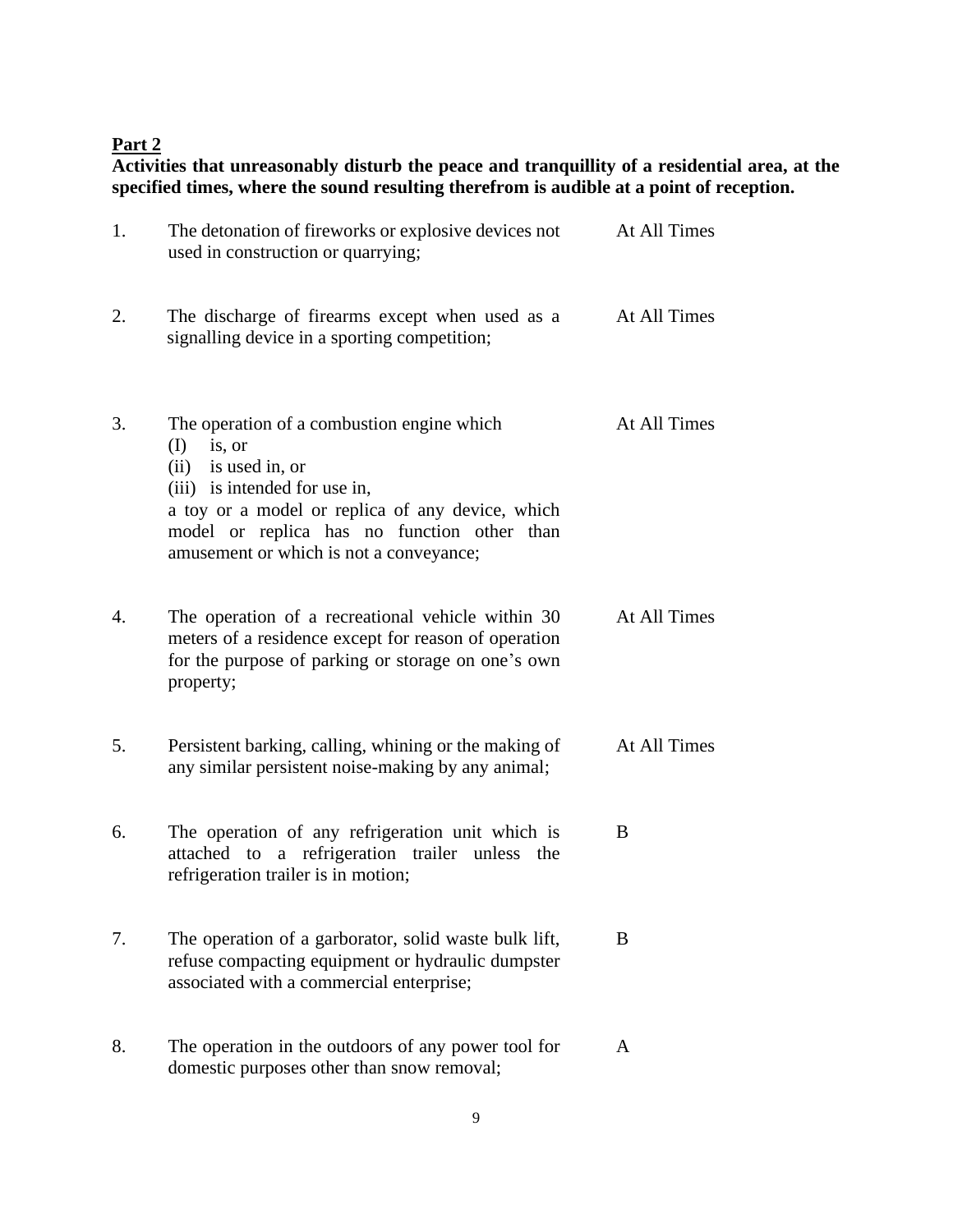| 9.  | Yelling, shouting, hooting, whistling or singing;                                                                                                                                                                                                                                                                                                                                                     | A              |
|-----|-------------------------------------------------------------------------------------------------------------------------------------------------------------------------------------------------------------------------------------------------------------------------------------------------------------------------------------------------------------------------------------------------------|----------------|
| 10. | The operation of a commercial car wash;                                                                                                                                                                                                                                                                                                                                                               | $\mathsf{C}$   |
| 11. | All selling or advertising by shouting or outcry or<br>amplified sound;                                                                                                                                                                                                                                                                                                                               | B              |
| 12. | The use or operation of any commercial snow<br>removal, sanding, or salting equipment at the<br>Bedford Place Mall rear parking lot which abuts<br>Union Street, except for the purpose of keeping<br>emergency lanes clear.                                                                                                                                                                          | $\mathsf{A}$   |
| 13. | The operation of Sea-doos and Ski-doos within 30<br>meters of a residence except for the purpose of<br>parking or storage on one's own property.                                                                                                                                                                                                                                                      | A              |
| 14. | The maintenance or other repair of commercial<br>vehicles outdoors, or in a building which is not fully<br>enclosed in such a way as to prevent the escape of<br>noise, if said operation is within 76 metres of a<br>residential property, excepting the maintenance and<br>repair of vehicles used in agricultural, fishing,<br>forestry or mining operations on property devoted to<br>those uses. | $\overline{C}$ |

## **Part 3**

**Activities originating from within a residential area that unreasonably disturb the peace and tranquillity of a resident, at the specified times, where the sound resulting therefrom is audible at a point of reception.**

1. The operation of an engine or motor in, or on, any motor vehicle or item of attached auxiliary equipment

At All Times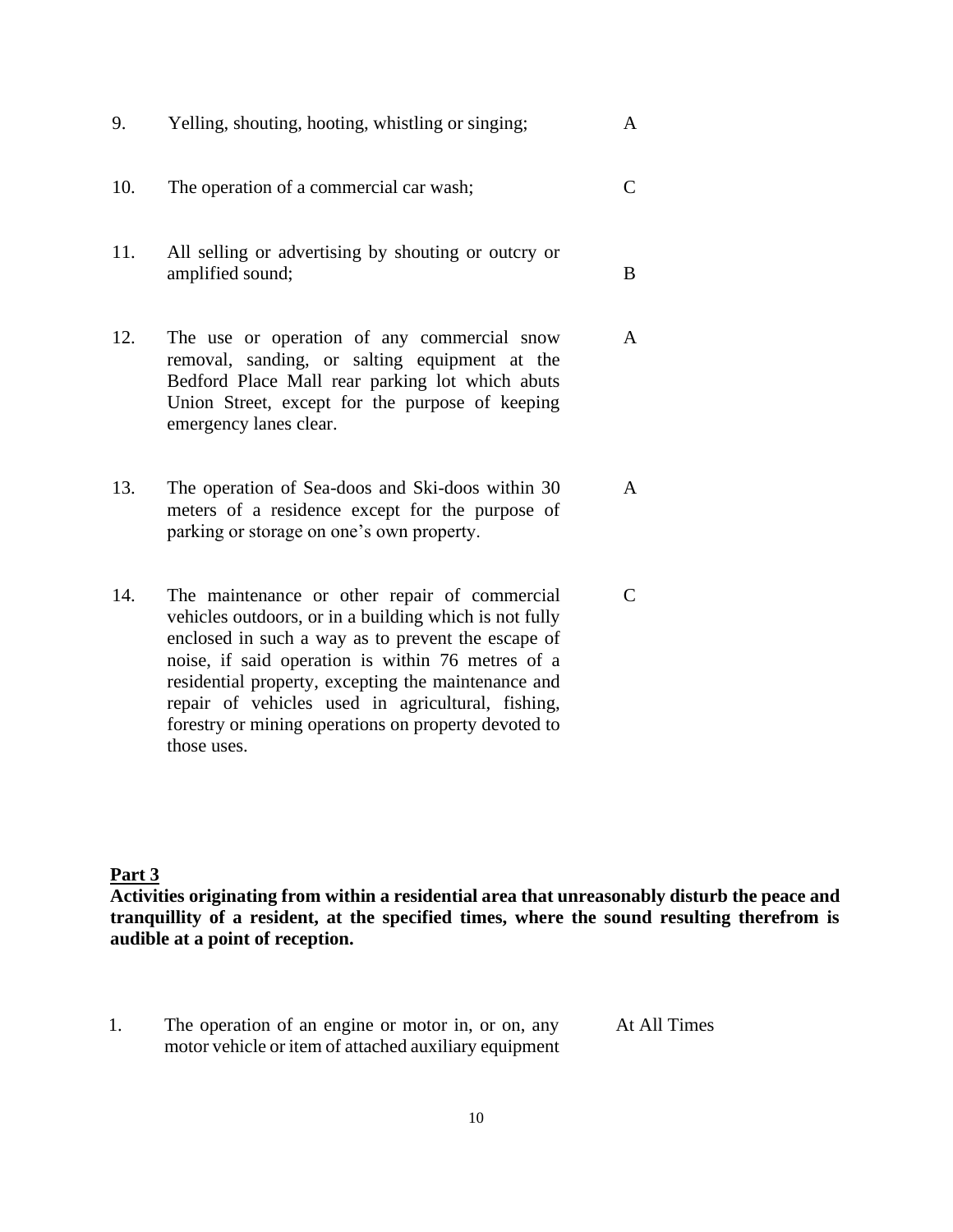for a continuous period exceeding five minutes, while such vehicle is stationary in a residential area unless:

- (a) the original equipment manufacturer specifically recommends a longer idling period for normal and efficient operation of the motor vehicle in which case such recommended period shall not be exceeded;
- (b) operation of such engine or motor is essential to a basic function of the vehicle or equipment, including but not limited to, operation of ready-mixed concrete trucks, lift platforms and refuse compactors;
- (c) weather conditions justify the use of heating or refrigerating systems powered by the motor or engine for the safety and welfare of the operator, passengers or animals, or the preservation of perishable cargo, and where the vehicle is stationary for purposes of delivery or loading;
- (d) prevailing low temperatures make longer idling periods necessary immediately after starting the motor or engine;
- (e) the idling is for the purpose of cleaning and flushing the radiator and associated circulation system for seasonal change of antifreeze, cleaning of the fuel system, carburetor or the like, when such work is performed other than for profit.
- 2. The operation of any item of construction equipment in a residential area without effective muffling devices in good working order and in constant operation; At All Times
- 3. The loading or unloading of any containers, products, materials or refuse with the exception of private household effects;

A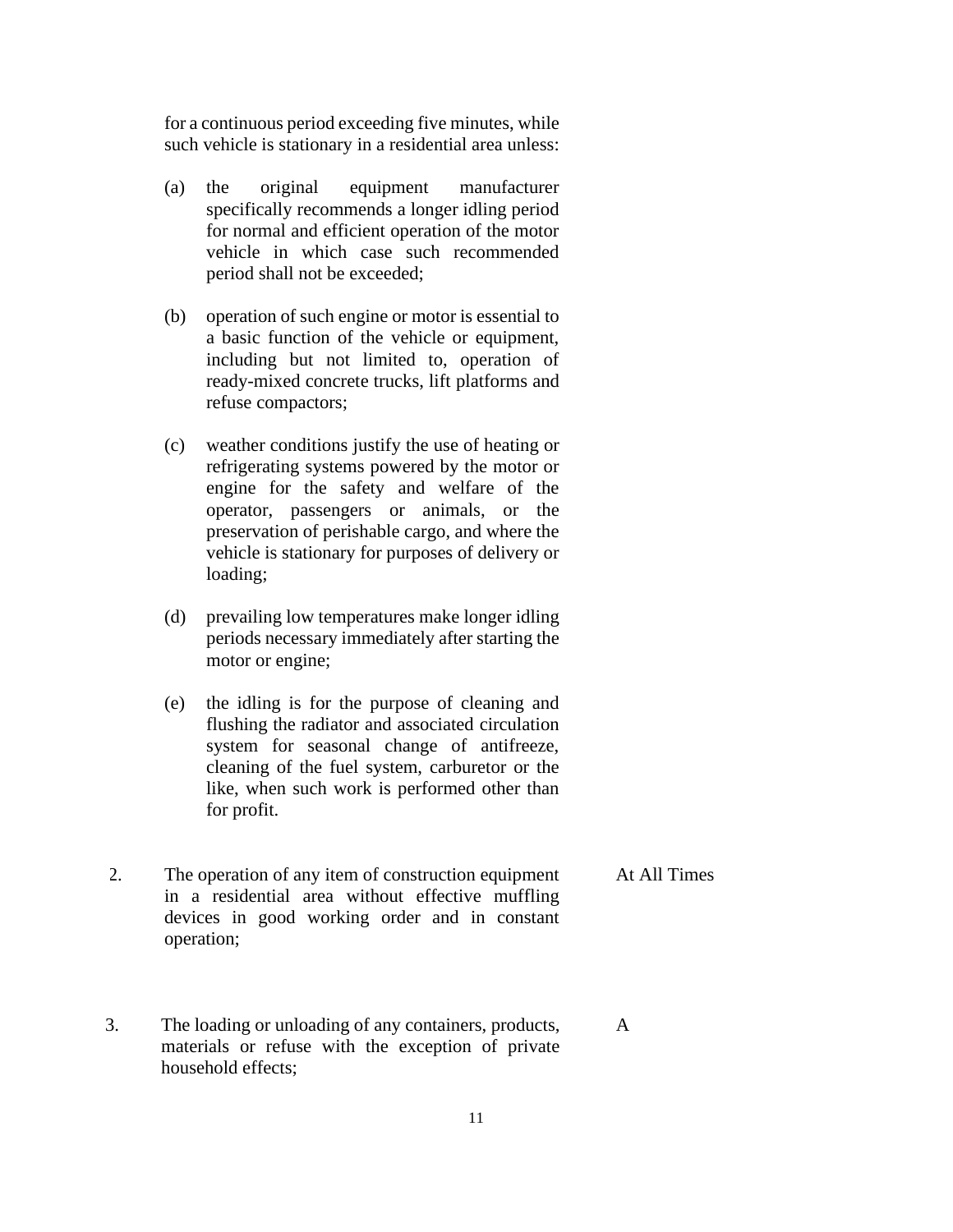4. The use or operation of any commercial vacuuming equipment such as rug cleaning equipment; A

A

- 5. The operation of any public address system, television set, disc player, tape deck, phonograph, or radio in a manner such that the sound from the equipment being operated is audible beyond the bounds of the property from which the noise is emitted;
- 6. The operation of any motorized conveyance other than on a street or other place intended for its operation; A
- 7. The operation of any item of snow or ice making equipment; A
- 8. The use or operation of construction equipment, except where such equipment is used or operated on any highways; A
- 9. The venting, release or pressure relief of air, steam or other gaseous material, product or compound from any autoclave, boiler pressure vessel, pipe, valve, machine, device or system; B
- 10. The operation of a power assisted hang glider or parafoil; A
- 11. Construction and the operation of any equipment in connection with construction; A
- 12. The operation of any powered rail car including by A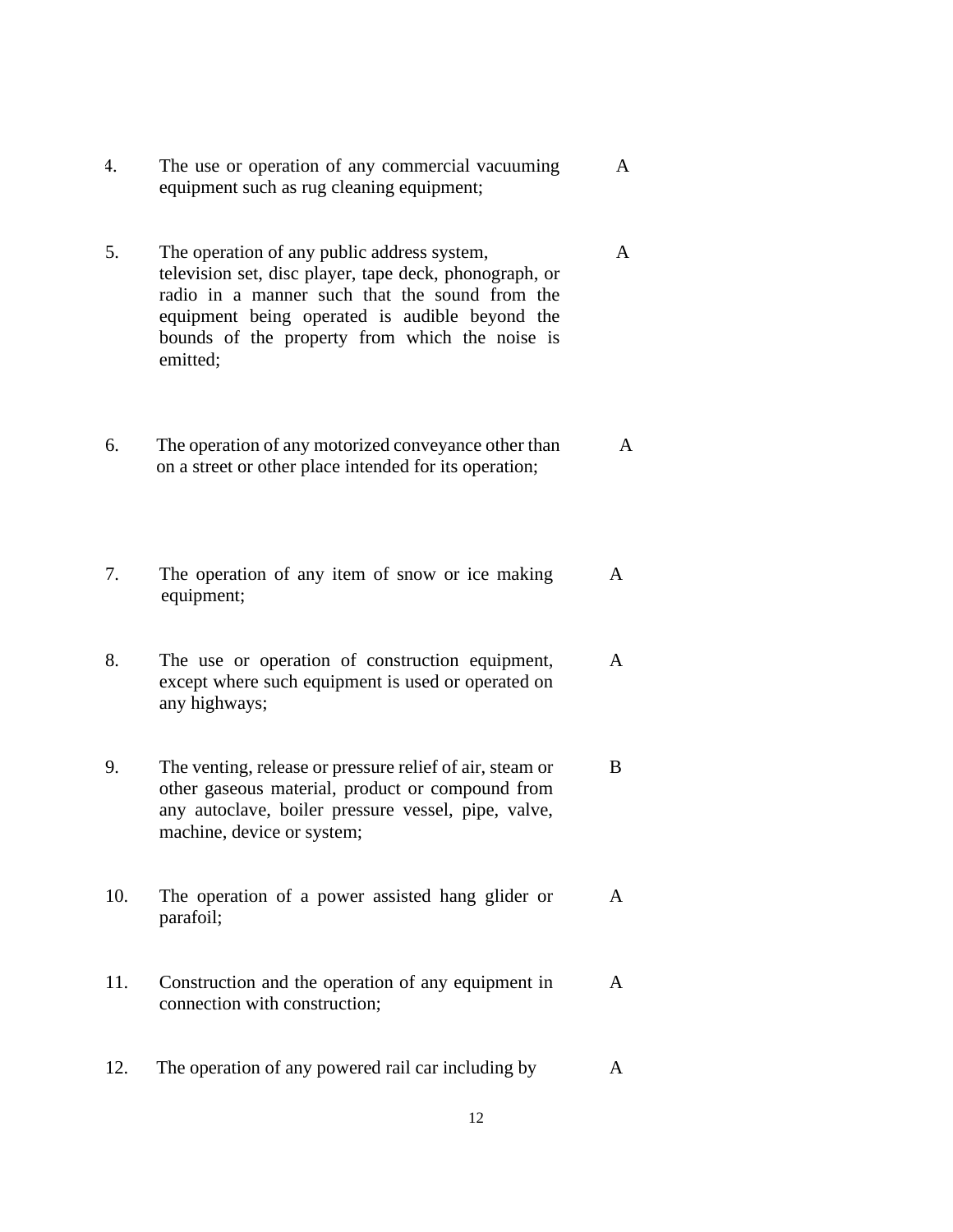not limited to refrigeration cars, locomotives or selfpropelled passenger cars, while stationery on property not owned or controlled by a railway governed by the Canada Railway Act.

#### **PROHIBITED TIMES:**

- A On a Monday, Tuesday, Wednesday, Thursday, or Friday until seven o'clock in the a.m. (7:00 a.m.) and after nine thirty o'clock in the afternoon (9:30 p.m.). On a Saturday until eight o'clock in the a.m. (8:00 a.m.) and after seven o'clock in the afternoon (7:00 p.m.). On a Sunday, Statutory Holiday, Civic Holiday, or Remembrance Day until nine o'clock in the a.m. (9:00 a.m.) and after seven o'clock in the afternoon (7:00 p.m.).
- B On a Monday, Tuesday, Wednesday, Thursday, or Friday until seven o'clock in the a.m. (7:00 a.m.) and after nine thirty o'clock in the afternoon (9:30 p.m.). On a Saturday until eight o'clock in the a.m. (8:00 a.m.) and after seven o'clock in the afternoon (7:00 p.m.). On a Sunday, Statutory Holiday, Civic Holiday, or Remembrance Day at all times during any such day.
- C eleven o'clock in the afternoon (11:00 p.m.) to seven o'clock (7:00 am) in the a.m. of the following day.
- D All Day Sunday, Statutory and Civic Holidays and Remembrance Day.

**NOTE:** Any time specified in this Section shall mean Standard Time for the municipality or Daylight Savings Time during the period of time for which the same is declared to be in force in the municipality.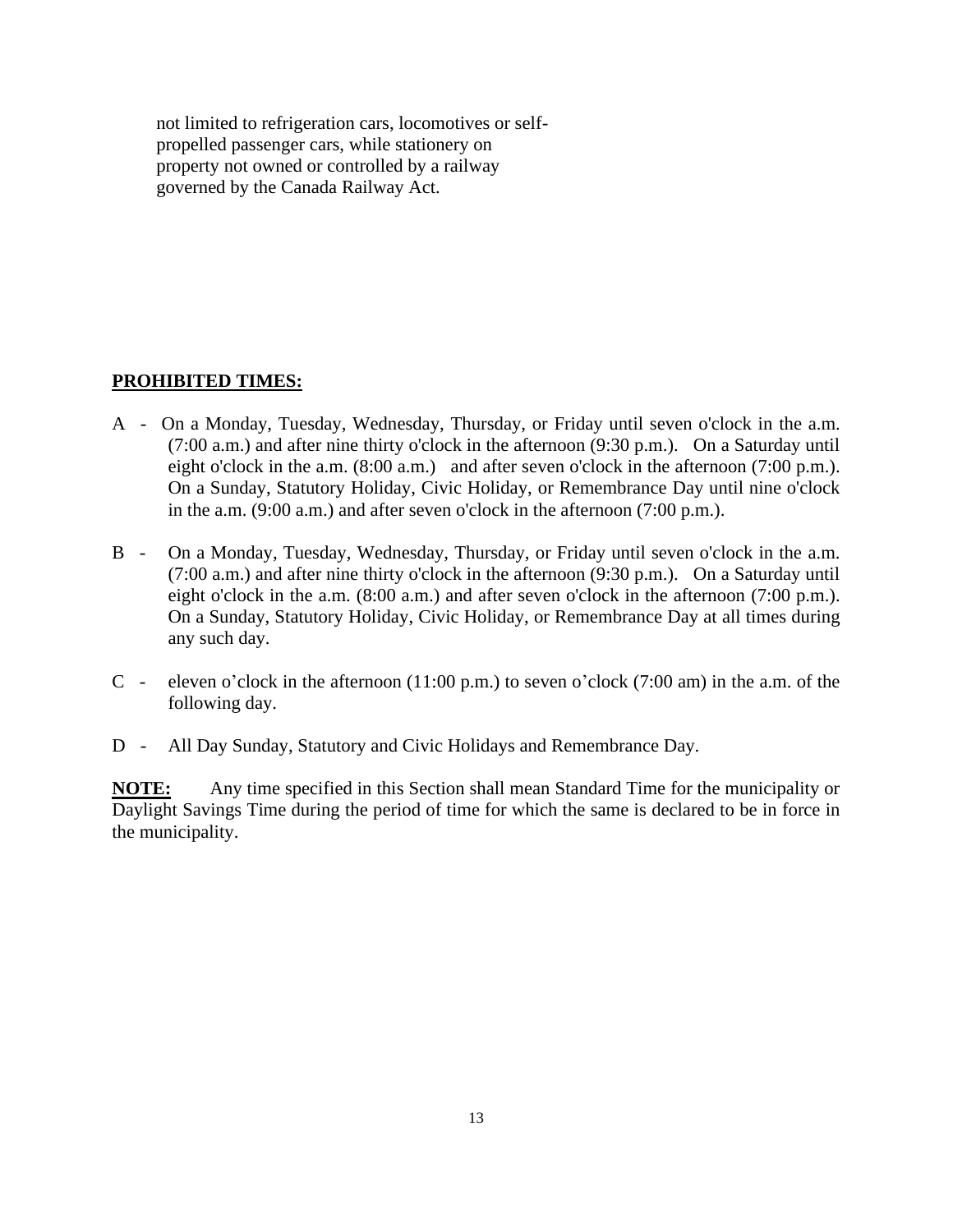# **Schedule "B"**

Canada Day

Natal Day

New Year's Eve

Recognized Religious Holidays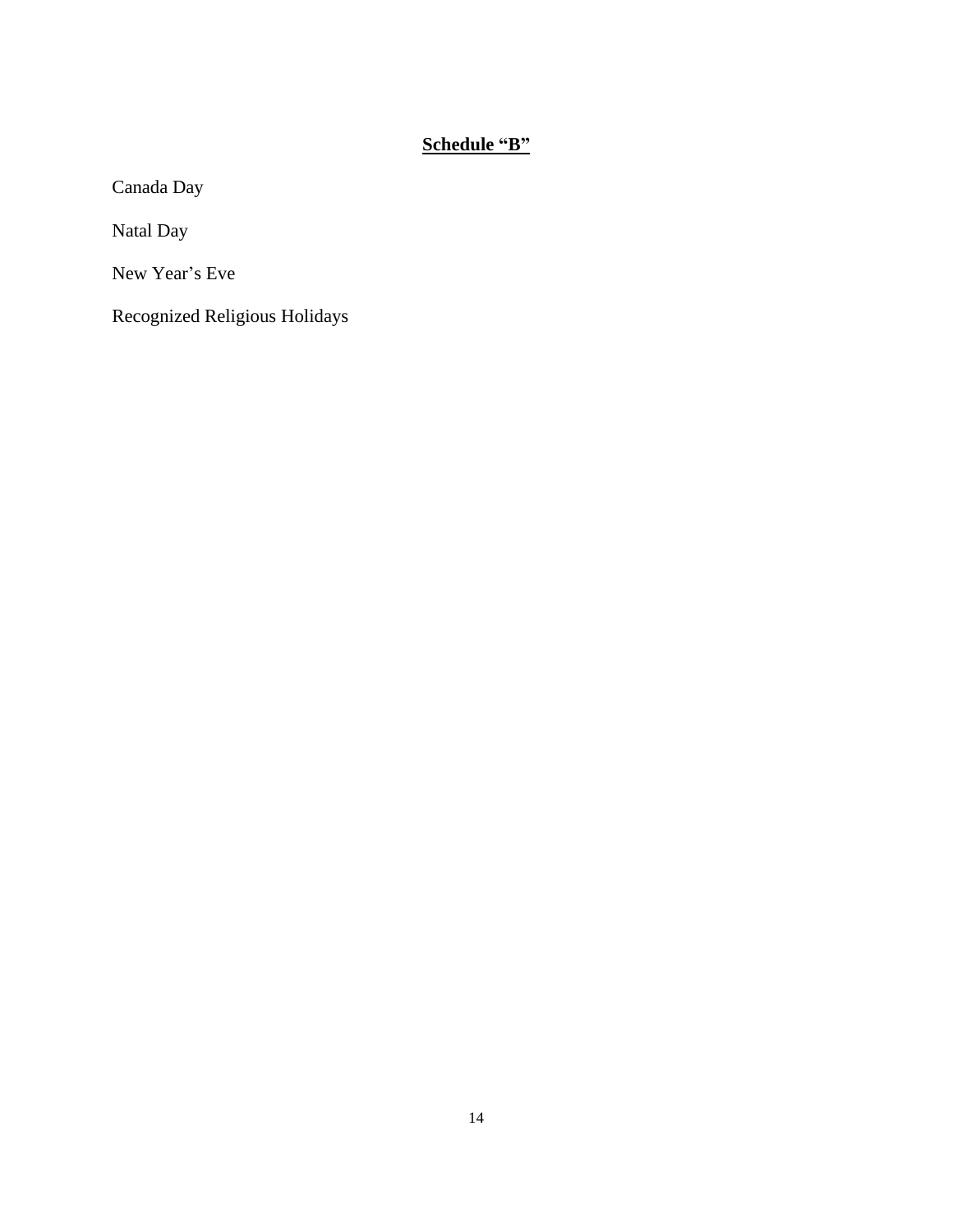## **Schedule "C"**

Ringing of Bells at Places of Worship

Calls to Worship

Activities at Pits, Quarries or Mining Operations for which a permit has been issued by the Department of Environment which expressly regulates sound levels.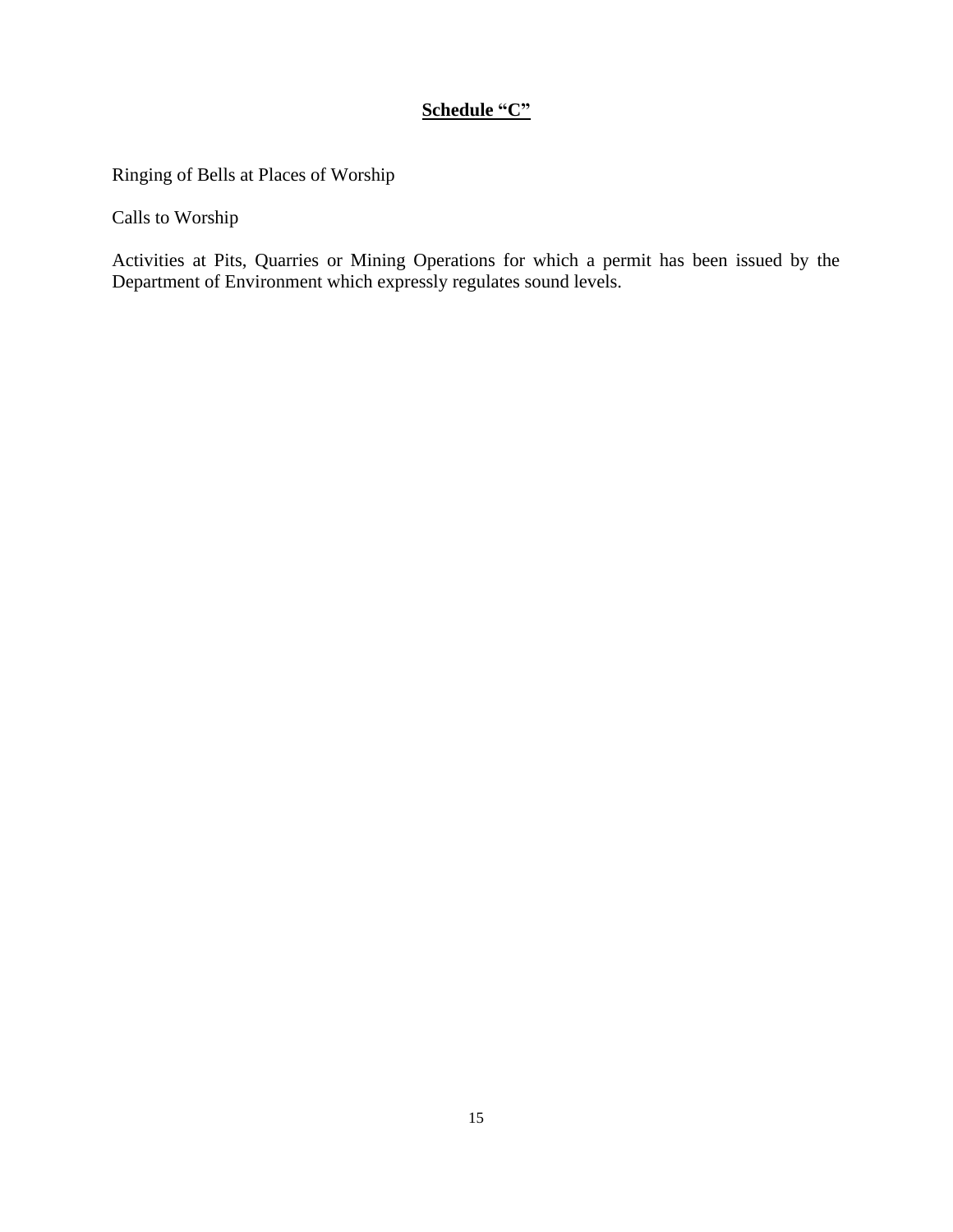

**Schedule "D": Entertainment District**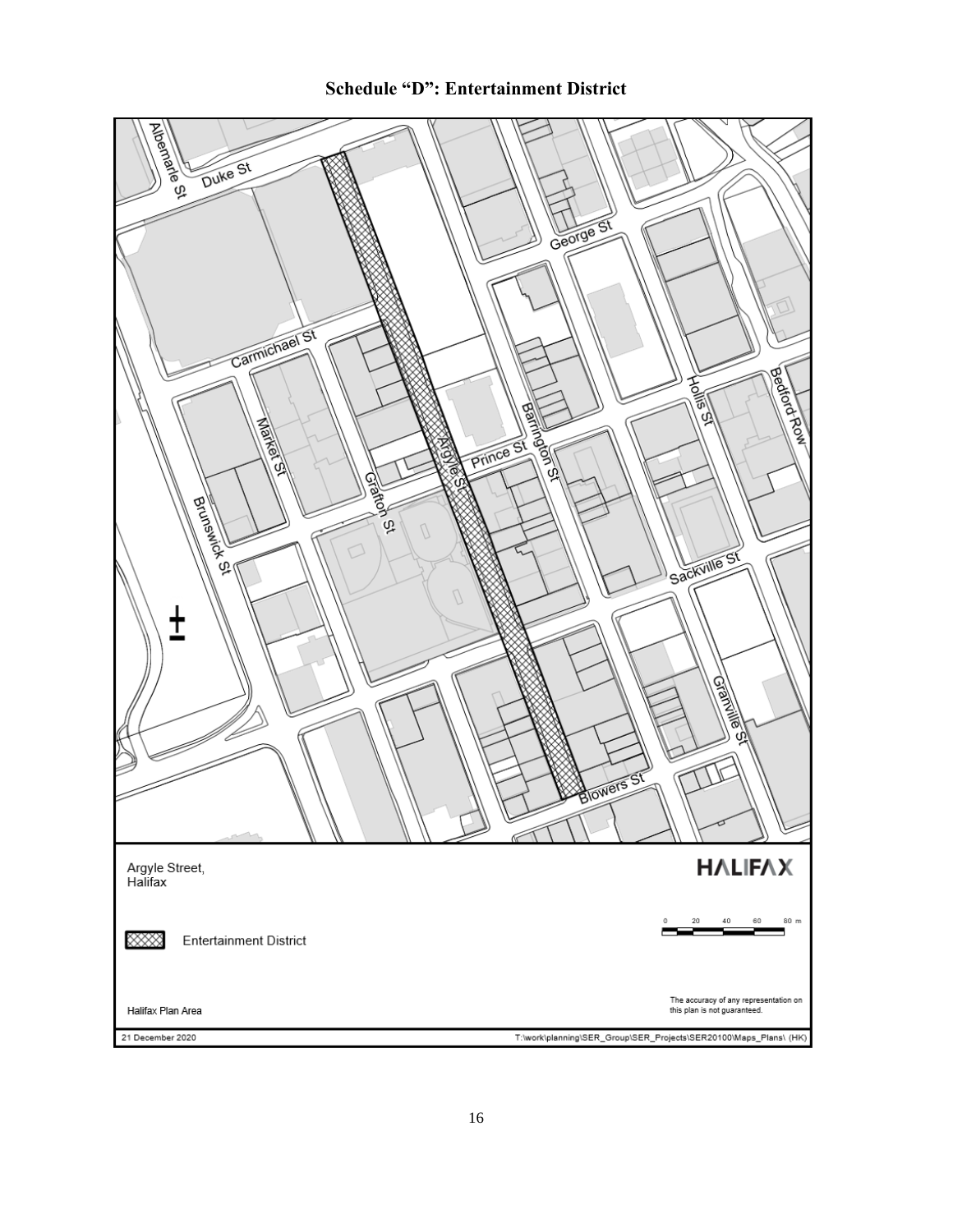## **BY-LAW N-200**

| Notice of Motion:                                     | June 22, 1999      |
|-------------------------------------------------------|--------------------|
| First Reading:                                        | July 6, 1999       |
| "Notice of Intent" Publication:                       | July 31, 1999      |
| Second Reading:                                       | September 14, 1999 |
| Approval of Minister of Housing and Municipal Affairs | N/A                |
| <b>Effective Date:</b>                                | September 18, 1999 |
|                                                       |                    |

### **No. 1 - Amended by N-201**

Clause (c) of subsection (2) of Section 4 of By-Law N-200 is repealed and replaced.

| Notice of Motion:                                     | March 27, 2001 |
|-------------------------------------------------------|----------------|
| First Reading:                                        | April 3, 2001  |
| "Notice of Intent" Publication:                       | April 7,2001   |
| Second Reading:                                       | April 24, 2001 |
| Approval of Minister of Housing and Municipal Affairs | N/A            |
| <b>Effective Date:</b>                                | April 28, 2001 |
|                                                       |                |

# **No. 2 - Amended by V-101**

Amending Section 8

| Notice of Motion:                                        | August 19, 2003    |
|----------------------------------------------------------|--------------------|
| First Reading:                                           | August 26, 2003    |
| "Notice of Public Hearing" Publication:                  | September 6, 2003  |
| Second Reading:                                          | September 23, 2003 |
| Approval of Service Nova Scotia and Municipal Relations: | N/A                |
| <b>Effective Date:</b>                                   | September 27, 2003 |

\_\_\_\_\_\_\_\_\_\_\_\_\_\_\_\_\_\_\_\_\_\_\_\_\_\_\_\_\_\_\_\_\_\_\_\_\_\_\_\_\_\_\_\_\_\_\_\_\_\_\_\_\_\_\_\_\_\_\_\_\_\_\_\_\_\_\_\_\_\_\_\_\_\_\_\_\_\_

## **No. 3 - Amended by N-203**

Repeal of Section 8 and 9 and replace

| Notice of Motion:                                        | May 3, 2005   |
|----------------------------------------------------------|---------------|
| <b>First Reading:</b>                                    | May 10, 2005  |
| Notice of Public Hearing - Publication:                  | June 11, 2005 |
| Second Reading:                                          | June 28, 2005 |
| Approval of Service Nova Scotia and Municipal Relations: | N/A           |
| <b>Effective Date:</b>                                   | July 2, 2005  |
|                                                          |               |

# **No. 4 - Amended by N-204**

| Amendment to Part 2 of Schedule A                        |               |
|----------------------------------------------------------|---------------|
| Notice of Motion:                                        | May 17, 2005  |
| First Reading:                                           | May 24, 2005  |
| Notice of Public Hearing - Publication:                  | June 11, 2005 |
| Second Reading:                                          | June 28, 2005 |
| Approval of Service Nova Scotia and Municipal Relations: | N/A           |
| <b>Effective Date:</b>                                   | July 9, 2005  |